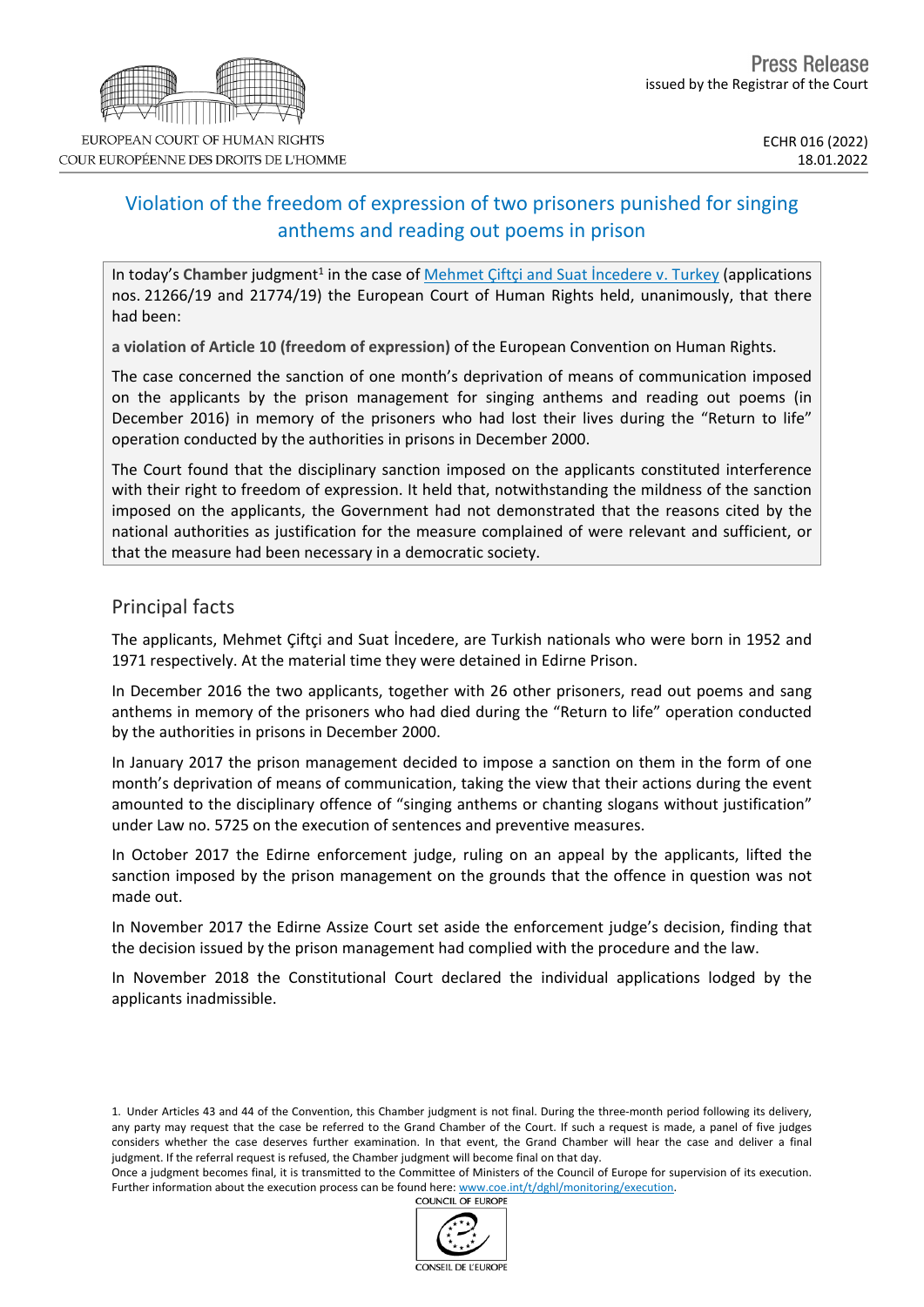## Complaints, procedure and composition of the Court

Relying on Article 10 (freedom of expression), the applicants complained about the sanction imposed on them by the authorities.

The applications were lodged with the European Court of Human Rights on 4 April 2019.

Judgment was given by a Chamber of seven judges, composed as follows:

Carlo **Ranzoni** (Liechtenstein), *President*, Aleš **Pejchal** (the Czech Republic), Egidijus **Kūris** (Lithuania), Branko **Lubarda** (Serbia), Pauliine **Koskelo** (Finland), Marko **Bošnjak** (Slovenia), Saadet **Yüksel** (Turkey),

and also Hasan **Bakırcı**, *Deputy Section Registrar.*

## Decision of the Court

#### Article 10 (freedom of expression)

The Court held that the disciplinary sanction imposed on the applicants for reading out poems and singing anthems in memory of the prisoners who had died and been injured during an operation conducted in prisons amounted to interference with their right to freedom of expression. The interference had a legal basis in the form of Law no. 5275 and had pursued, in particular, the legitimate aim of preventing disorder.

Referring to the principles derived from its case-law on freedom of expression<sup>2</sup>, the Court noted that in the present case it was impossible to determine on the basis of the decisions issued by the national authorities whether the sanction imposed on the applicants had been necessary to achieve the legitimate aims pursued by the authorities. The prison management, in imposing the sanction in question, had simply indicated that the applicants' actions amounted to the offence referred to in section 42(2)(e) of Law no. 5275. Likewise, the Assize Court, in its decision setting aside the decision of the enforcement judge lifting the sanction, had merely stated that the prison management's decision had complied with the procedure and the law. The Constitutional Court had subsequently stated in general terms either that there had been no interference in the present case with the rights and freedoms protected by the Constitution, or that the interference did not amount to a violation. Hence it was not clear from those decisions that the national authorities had carried out a proper balancing exercise, in accordance with the criteria laid down in the Court's case-law, between the applicants' right to freedom of expression and the legitimate aims pursued.

Consequently, the Court found that, notwithstanding the mildness of the sanction imposed on the applicants, the Government had not demonstrated that the reasons cited by the national authorities as justification for the measure complained of were relevant and sufficient, or that the measure had been necessary in a democratic society.

There had therefore been a violation of Article 10 of the Convention.

#### Just satisfaction (Article 41)

The Court held that the finding of a violation constituted in itself sufficient just satisfaction in respect of the non-pecuniary damage sustained by the applicants.

<sup>2</sup> *Bédat v. Switzerland* [GC], no. 56925/08, 29 March 2016, and *Kula v. Turkey*, no. 20233/06, 19 June 2018.